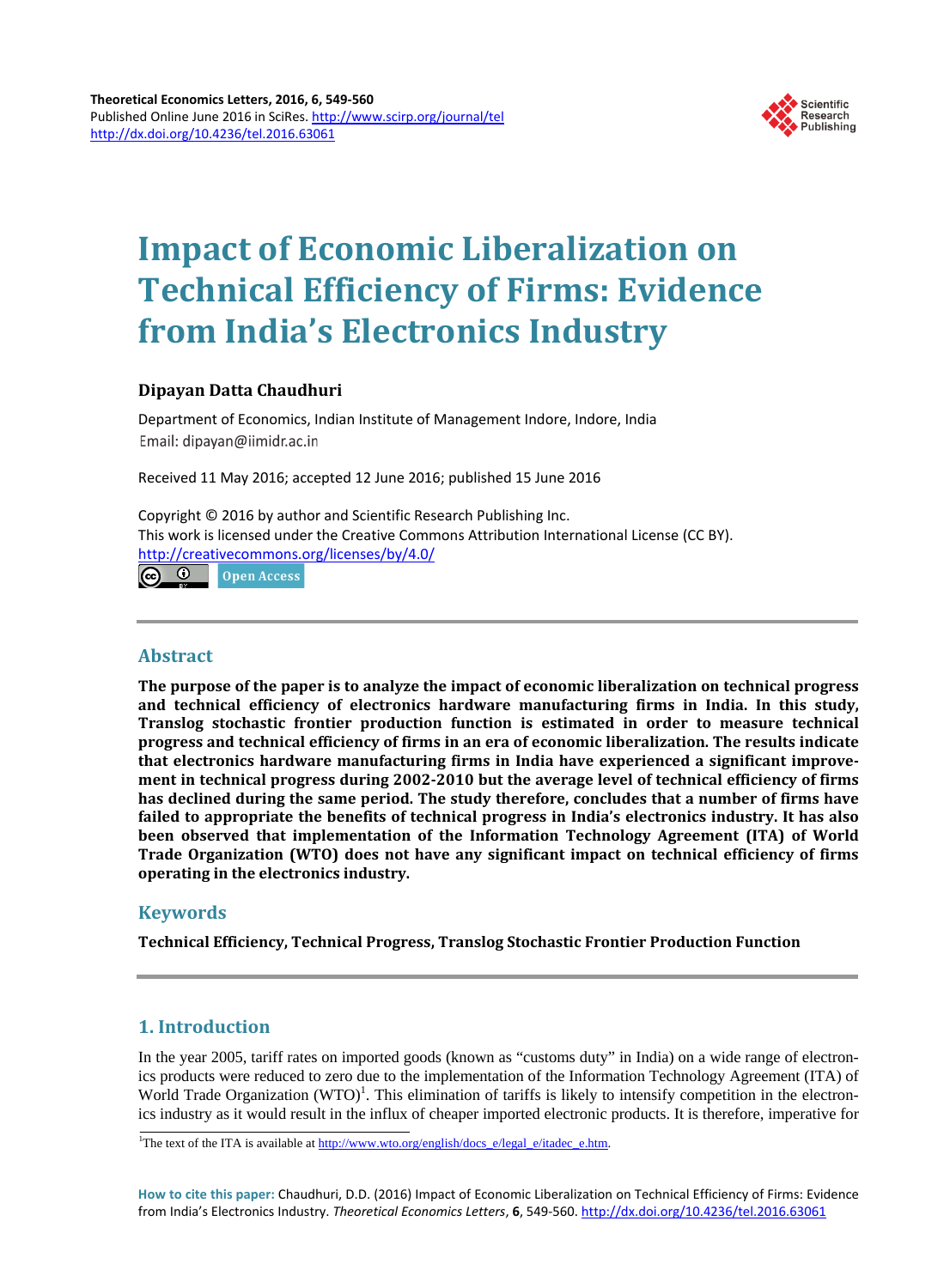this sector to improve its competitiveness in order to face the challenges from duty-free imports of electronic products as the sector is highly import intensive<sup>2</sup>. The competitiveness of a firm can be enhanced if there is an improvement in the level of technical efficiency.

The growth of output of a firm over time can be decomposed into change in technical efficiency, technical change and input growth [\[1\].](#page-8-0) The total factor productivity growth (TFPG) is the residual between the changes in output net of changes in inputs which is a measure of our ignorance [\[2\].](#page-8-1) TFPG consists of two distinct components: change in technical efficiency and technical change. Technical progress does not necessarily imply an improvement in technical efficiency for a firm. It is possible that technical progress can coexist with deteriorating technical efficiency. Similarly, technical regress can also coexist with an improving technical efficiency performance.

The objective of this study is to analyze the impact of economic liberalization on technical efficiency of firms in the electronics hardware industry. Technical efficiency refers to the ability of a firm to minimize use of inputs in the production of a given output vector, or the ability to obtain maximum output from a given input vector. We have estimated Translog stochastic frontier production function in order to measure technical efficiency of firms. In this approach the best-practice production frontier has been estimated and then how far short an individual firm falls below this frontier has been considered. A firm is considered to be technically efficient if it is on the frontier [\[3\].](#page-8-2) This study has explored whether the firms in India's electronics hardware sector have experienced an improvement in technical efficiency during the period of economic liberalization. This study has also tried to identify the determinants of technical efficiency for a firm operating in this sector. This paper has examined whether technical efficiency of firms is dependent on imports of technology, capital-goods and raw materials. This study has further analyzed whether there is a significant difference in technical efficiency between foreign firms and domestic firms and between domestically owned private and public sector firms. This paper has also examined whether size of the firm has any significant influence on its technical efficiency.

This paper is organized in the following manner. Section 2 analyzes the performance of the electronics hardware sector of India. In Section 3, we briefly review the studies on technical efficiency in the context of economic liberalization. Specification and estimation of the model are discussed in Section 4. Section 5 deals with sources of data and methods of measurement of variables. The main findings from empirical analysis are presented in Section 6 and Section 7 concludes the paper.

#### **2. The Electronics Hardware Industry in India**

Evolution of the policies for the electronics industry in India can be divided into three phases [\[4\].](#page-8-3) The first phase is known as the period of "import substitution" which lasted till the late 1970s. During this period, the objective was to establish a self-reliant electronics sector and the strategy was to achieve public sector led growth in a protective environment. The second phase can be termed as the period of "controlled liberalization" during 1980s. In this phase, the emphasis was laid on scale economies, easier access to foreign technology and capital as well as free entry for private sector enterprises. The third phase is the "era of globalization" which was initiated in the year 1991. In this phase, there was removal of industrial licensing for most of the products except few products of strategic significance. Further liberalization of foreign direct investment and a series of fiscal and trade policy reforms were initiated in order to allow free operation of market forces as these reform measures were expected to improve competitiveness of India's electronics industry internationally.

A National Task Force on Information Technology and Software Development was constituted in 1998. In the same year, the Department of Electronics was merged with the Department of Information Technology as a part of the Ministry of Communications and Information Technology, Government of India. The National Task Force also set up a hardware panel which recommended bringing tariffs on inputs and capital goods to zero per cent, simplification in Export and Import (EXIM) policy and customs procedures.

Since March 2005, over 800 products covering 217 tariff lines are being imported duty free with the implementation of the first phase of World Trade Organization's (WTO) Information Technology Agreement (ITA-1) coming into full force<sup>3</sup>. All goods required in the manufacture of ITA-1 items have been exempted from customs duty subject to actual user condition. Customs duty on inputs and capital goods used for manufacturing of

<sup>2</sup> In India, around 90% of components/parts are imported. See "Country Report on the Indian Electronics Sector" by ELCINA Electronics Industries Association of India, May 2007[. http://www.cfsd.org.uk/Indian\\_AEDE\\_Report.pdf.](http://www.cfsd.org.uk/Indian_AEDE_Report.pdf) 3 *ibid.*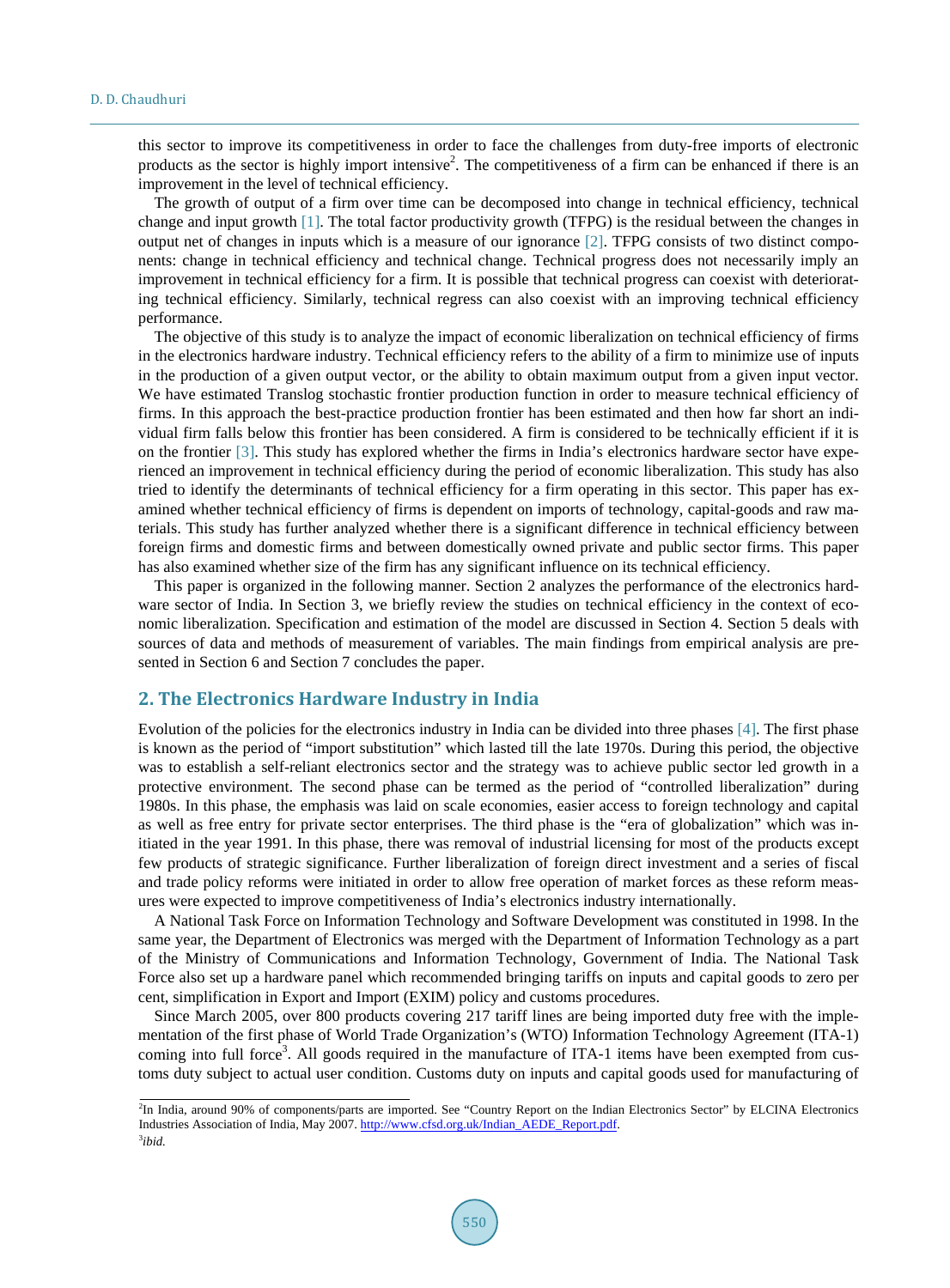electronic goods is reduced to zero. Products that no longer enjoy tariff protection constitute telecom, personal computers, strategic defense, industrial as well as some consumer equipments [\[5\]](#page-8-4) [\[6\].](#page-8-5) The Department of Information Technology has been re-named as the Department of Electronics and Information Technology in the year 2012.

It has been observed that the annual compound growth rate of the electronics hardware sector has declined marginally from 13.1% to 11.2% between 1990-97 and 1997-02 [\[4\].](#page-8-3) However, this sector has recorded a compound growth rate of 14% per annum during  $2002-10^4$ . The domestic production of electronics goods is falling short of its demand leading to a steady increase in its imports. **[Figure 1](#page-2-0)** shows that imports of electronic goods have far outstripped its exports during 2002-2013 causing widening of trade deficits for this sector. It has been mentioned in the National Policy on Electronics (NPE), 2012 that if the electronics hardware sector continues to grow at the current rate, then the electronics import may far exceed oil imports by 2020. The electronics hardware sector can be classified into key sub-sectors namely consumer electronics, computer hardware, electronic components, communication equipments, industrial electronics and strategic electronics.

It is interesting to note that in contrast to the electronics hardware sector, the software sector of India has shown remarkable progress during the period of economic liberalization. The compound growth rate of this sector is 22.5% per annum during 2002-10<sup>5</sup>. This high growth rate has enabled India to emerge as a dominant player in the world in the software sector. India's software is highly export oriented and the share of exports is around 80% out of the total turnover of this sector. The software sector has benefitted largely due to the availability of cheap manpower in India. However, this advantage in manpower cost is slowly disappearing with the increase in the salary levels of software engineers. The only way for India to maintain her leadership position in the software sector is to move up the value chain [\[7\].](#page-8-6)

#### **3. Review of Studies on Technical Efficiency in an Era of Economic Liberalization**

In the case of India, economic reform measures initiated in the year 1991 have provided an opportunity to study the impact of economic liberalization on productivity growth of Indian firms. A number of studies based on firm-level data (Krishna and Mitra [\[8\];](#page-8-7) Topalova [\[9\];](#page-8-8) Sivadasan [\[10\];](#page-8-9) Topalova and Khandelwal [\[11\]\)](#page-8-10) have observed that lowering of tariffs has led to faster productivity growth. Studies (Ray [\[12\];](#page-8-11) Siddharthan and Lal [\[13\];](#page-9-0) Goldar *et al.* [\[14\];](#page-9-1) Banga [\[15\];](#page-9-2) Kato [\[16\]\)](#page-9-3) have also shown that import of disembodied technology, Research and Development (R & D) intensity and availability of wider varieties of higher quality imported inputs have favourable impact on productivity growth of Indian firms. However, Balakrishnan and Suresh Babu [\[17\];](#page-9-4) Srivastava [\[18\]](#page-9-5) and Balakrishnan *et al*. [\[19\]](#page-9-6) could not find evidences of a widespread increase in the rate of productivity growth across all sectors. The productivity of firms has improved in sectors where the market structures have become more competitive as a result of deregulation<sup>6</sup>.

<span id="page-2-0"></span>

**Figure 1.** Exports and imports of electronic goods. Source: Handbook of Statistics for Indian Economy, Reserve Bank of India.

<sup>4</sup> The growth rates are measured at current prices as unlike other industries, prices recorded a declining trend in the electronics sector. 5 The growth rate is computed from *Annual Report*, Department of Electronics and Information Technology, Government of India (various issues).

<sup>6</sup> See Datta Chaudhuri [\[20\]](#page-9-7) for a review of studies on productivity growth of Indian manufacturing firms in an era of economic reforms.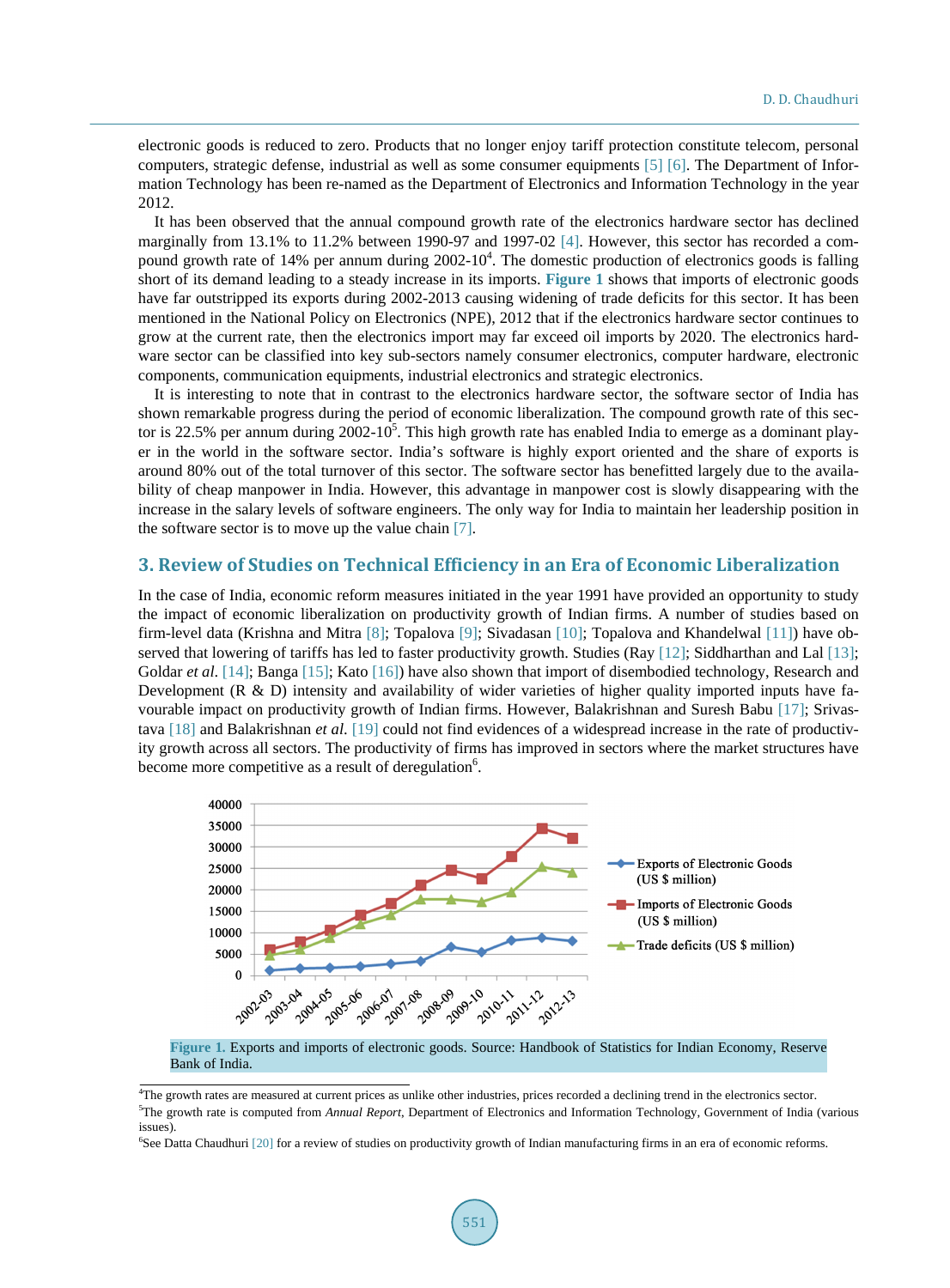In the case of the electronics hardware sector of India, Mazumdar [\[21\]](#page-9-8) [\[22\]](#page-9-9) has examined the contribution of change in technical efficiency and technical progress to output growth during 1993-2004. In another study on the Indian electronics sector, Dwivedi [\[23\]](#page-9-10) has analyzed the trend in technical efficiency, technological change and total factor productivity growth of firms by using the Data Envelopment Analysis (DEA). None of these studies have dealt with the impact of implementation of ITA of WTO on technical efficiency of firms in the electronics industry of India. This study will address this issue by analyzing whether the implementation of ITA in the year 2005 has resulted in a significant improvement in technical efficiency of firms in the electronics sector of India.

#### **4. Empirical Model**

The factor use efficiency of a firm or an industry is measured by the total factor productivity growth (TFPG). According to Solow [\[24\],](#page-9-11) TFPG can be measured as "any kind of shift" in the production function over time which is interpreted as technical change. It was however, assumed that all producers operate on the production frontier *i.e.* technically efficient. But in real scenario not all producers can optimize *i.e.* minimize input bundles to produce various outputs or maximize output producible from available input bundles, given the technology. Leibenstein [\[25\]](#page-9-12) argued that production is bound to be inefficient due to asymmetric information, lack of proper monitoring or motivation, agency problems etc. Such inefficiencies taken together were termed as "X-inefficiency".

Farel[l \[26\]](#page-9-13) suggested that the deviation of observed points from the points on the frontier constructed from the observed points can be considered as a measure of technical efficiency. In this study a non-parametric linear programming technique was used which led to the development of DEA by Charnes, Cooper and Rhodes [\[27\].](#page-9-14) A parametric approach to frontier production function incorporating a specific functional form was first used by Aigner and Chu [\[28\]](#page-9-15) which led to the emergence of stochastic frontier analysis (SFA). SFA originated from the studies of Meeusen and Broeck [\[29\]](#page-9-16) and Aigner *et al.* [\[30\].](#page-9-17) Subsequently, Battese and Corra [\[31\],](#page-9-18) Pitt and Lee [\[32\],](#page-9-19) Schmidt and Sickles [\[33\],](#page-9-20) Cornwell *et al.* [\[34\],](#page-9-21) Kumbhakar [\[35\],](#page-9-22) Battese and Coelli [\[36\],](#page-9-23) Kumbhakar *et al*  [\[37\],](#page-9-24) Huang and Liu [\[38\]](#page-10-0) and Battese and Coelli [\[39\]](#page-10-1) worked on the development of the SFA. Stochastic frontier models separate technical inefficiency from noise by incorporating two error components—one reflecting inefficiency and the other reflecting measurement error or shocks beyond the control of managers [\[40\].](#page-10-2)

In this study, we use a stochastic frontier production function along with an inefficiency model as specified by Battese and Coelli [\[39\]](#page-10-1) in order to measure technical change, technical efficiency and also to identify determinants of technical efficiency for firms belonging to the electronics hardware industry. It has been assumed that the stochastic frontier production function is of translog type as this functional form imposes fewer restrictions.

$$
\log Q_{it} = \beta_0 + \beta_k \log K_{it} + \beta_l \log L_{it} + \beta_m \log M_{it} + \beta_l t_{it} + 1/2 \beta_{kk} (\log K_{it})^2 + 1/2 \beta_l (\log L_{it})^2 + 1/2 \beta_{mm} (\log M_{it})^2 + 1/2 \beta_{it} t_{it}^2 + \beta_{kl} (\log K_{it}) (\log L_{it}) + \beta_{km} (\log K_{it}) (\log M_{it}) + \beta_{kt} (\log K_{it}) t_{it} + \beta_{lm} (\log L_{it}) (\log M_{it}) + \beta_{lt} (\log L_{it}) t_{it} + \beta_{mt} (\log M_{it}) t_{it} + V_{it} - U_{it}
$$
\n(1)

where the subscript *i* and *t* indicate the observation for *i*-th firm in the *t*-th year,  $Q_{ii}$ ,  $K_{ii}$ ,  $L_{ii}$  and  $M_{ii}$  are output, capital stock, labour and raw-materials consumed respectively by *i*-th firm and *t* is the time trend included in the equation to allow the frontier to shift over time and the shift is interpreted as technical change. The  $V_i$ s are assumed to be independently and identically distributed normal random variables with mean zero and variance  $\sigma_v^2$ .

The *U<sub>it</sub>*s are non-negative random variables associated with technical inefficiency of production, which are assumed to be independently distributed, such that  $U_{it}$  is obtained by truncation (at zero) of the normal distribution with mean,  $Z_{ii}\delta$  and variance,  $\sigma^2$  where  $Z_{ii}$  is a (1 × *m*) vector of explanatory variables associated with technical inefficiency of production of firms over time and  $\delta$  is  $(m \times 1)$  vector of unknown co-efficients. The technical inefficiency effects,  $U_{i}$ s are assumed to be a function of a set of explanatory variables, the  $Z_{i}$ s and an unknown vector of co-efficients  $\delta$ .

The technical inefficiency effect,  $U_{it}$ , in the stochastic frontier model (1) is specified as:

$$
U_{it} = Z_{it} \delta + W_{it} \tag{2}
$$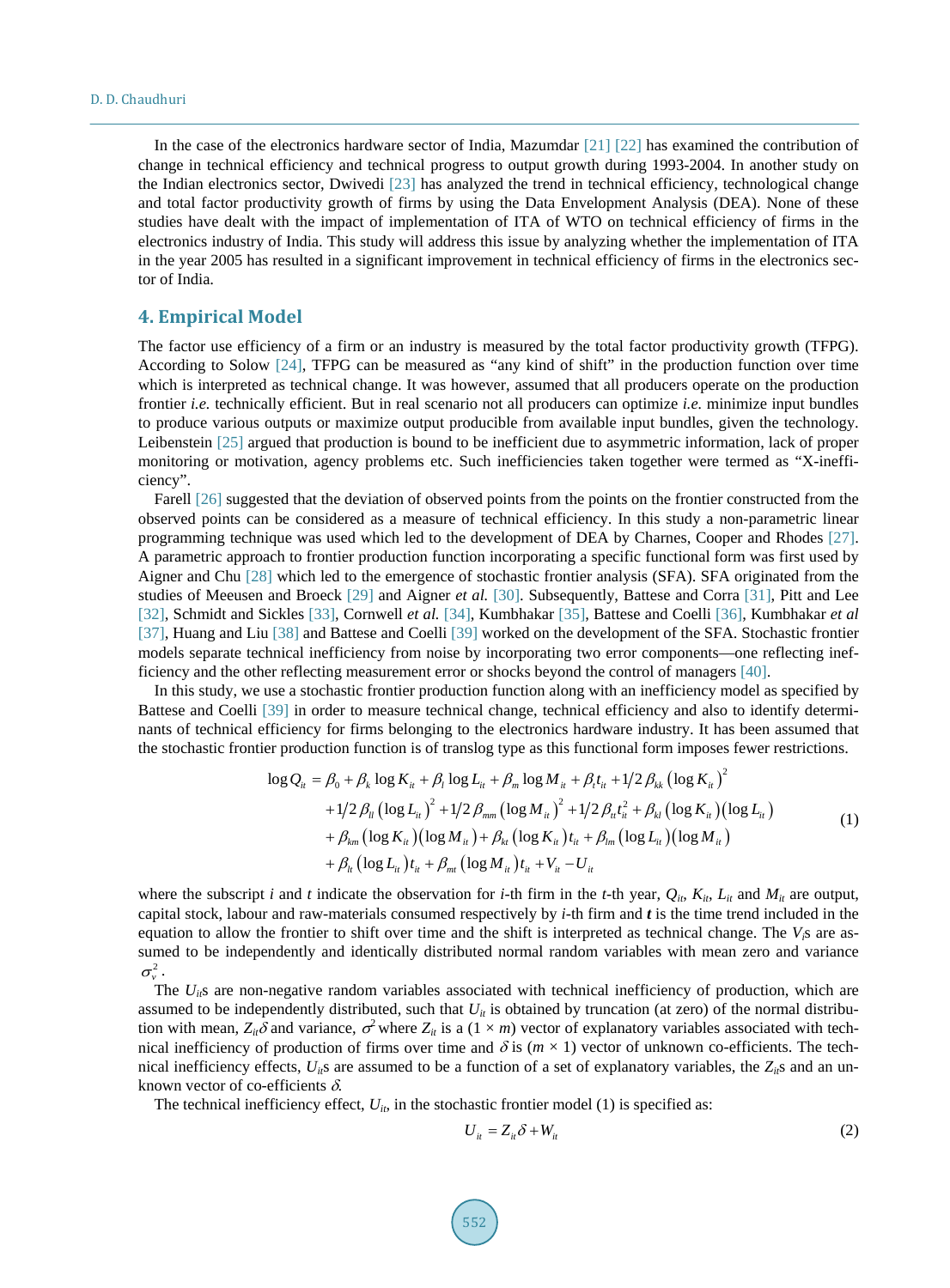In this study, the *Z* variables, which are involved in the inefficiency model are defined in the next section. Here it is assumed that the *Z*-variables are not related to the input variables in the frontier production function (1). So, the inefficiency model (2) specifies a neutral stochastic frontier, rather than the non-neutral model, as proposed by Huang and Liu [\[38\].](#page-10-0)

The method of maximum likelihood has been used for simultaneous estimation of the parameters of the stochastic frontier and the model for technical inefficiency effects has been applied by using Frontier 4.1 (Coelli [\[41\]\)](#page-10-3). The likelihood function is expressed in terms of the variance parameters,

$$
\sigma_s^2 = \sigma_v^2 + \sigma^2
$$
 and  $\gamma = \sigma^2 / \sigma_s^2$ 

The technical efficiency level of the *i*-th firm at time  $t$  ( $TE<sub>ii</sub>$ ), is defined as the ratio of the actual output to the potential output thus,  $TE_{it}$  is defined as

$$
TE_{it} = e^{-u_{it}}
$$

The stochastic frontier model as specified in Equation (1), allows for non-neutral technical change. Technical change is neutral if all  $\beta_{ii}$ s ( $\beta_{ki}$ ,  $\beta_{j}$ ,  $\beta_{mi}$ ) are equal to zero. Technical change is input—*i* using (saving), if  $\beta_{ii}$  is positive (negative). In this production function the co-efficients  $\beta_k$ ,  $\beta_l$ ,  $\beta_m$  represent elasticities of capital, labour and raw materials respectively. The production function reduces to the Cobb-Douglas function with neutral technical change if  $\beta_{kk}$ ,  $\beta_{ll}$ ,  $\beta_{mm}$ ,  $\beta_{tt}$ ,  $\beta_{kl}$ ,  $\beta_{km}$ ,  $\beta_{kt}$ ,  $\beta_{lm}$ ,  $\beta_{lt}$  and  $\beta_{mt}$  are equal to zero.

### **5. Data and Variables**

The data for firms in the electronics hardware industry of India have been collected from Prowess database provided by Centre for Monitoring Indian Economy (CMIE), Mumbai, India. Prowess is a database of large and medium Indian firms. It contains data of all companies traded on India's major stock exchanges and several others including public sector enterprises. In this study, we use panel data of electronics hardware manufacturing firms from the year 2002-03 to 2009-10. The panel is unbalanced and it consists of data from 100 firms. Out of 100 firms, domestic firms are 90 (of which 8 are public sector firms) and the remaining 10 are foreign firms. Our sample of firms is drawn from four sub-sectors of the electronics sector namely, communication equipments (12 firms), computer hardware (9 firms), consumer electronics (4 firms) and other electronics<sup>7</sup> (75 firms). Data are collected for eight years from 2002-03 to 2009-10. The year 2002-03 is taken as the benchmark year for this study as there was revival of the growth rate for the manufacturing sector from that year after a period of lackluster performance during 1997-2002 (Nagaraj  $[42]$ <sup>8</sup>. Moreover, it was only in 2001-02 all quantitative restrictions on imports for this sector were done away with. So, the next year *i.e.* 2002-03 is taken as the benchmark year for this study. The procedures followed in the measurement of variables used in the estimation of the frontier production function *i.e.* Equation (1) and the inefficiency model *i.e.* Equation (2) are explained here.

Output (Q): Output is measured as the value of sales plus closing stock minus opening stock of inventories of finished products. The data are then deflated by wholesale price indices (1993-94 = 100) in order to derive value of output at constant prices<sup>9</sup>. The wholesale price indices are collected from [www.indiastat.com.](http://www.indiastat.com/)

Inputs: The three categories of inputs included in the model are namely, capital, labour and raw materials. The data on gross fixed asset (GFA) is collected for estimating capital stock of firms. The capital stock of each firm is estimated following the perpetual inventory accumulation (PIA) method. The details of estimation of capital stock are given in **[Appendix](#page-11-0)**.

The data on salary and wages are collected since the Prowess database does not contain data on number of employees in the firms. We have estimated the number of employees for each firm from the data of salary and wages in the following manner. The data on "total emoluments" and "total persons engaged" are collected from Annual Survey of Industries (ASI) of the Central Statistical Organization at three-digit level from the sectors belonging to electronics<sup>10</sup>. Using these data, emoluments per person is computed and then, salary and wages da-

8 The growth rate of the manufacturing sector increased from 5.6% per annum during 1997-2002 to 8.9% per annum during 2003-08.

<sup>&</sup>lt;sup>7</sup>Other electronics sub-sector includes industrial electronics and electronic components.

<sup>9</sup> The value of output data of firms operating in computer and consumer electronics sub-sectors are deflated by wholesale price indices of computer and computer-based system and that of TV sets respectively. For other firms, the wholesale price index of electronic equipments is used as a deflator. Same price indices are used for measuring sales turnover of firms at constant prices.

<sup>&</sup>lt;sup>10</sup>Central Statistical Organization (CSO) under the Ministry of Statistics and Programme Implementation, Government of India releases Annual Survey of Industries (ASI) every year in which codes are assigned to different industrial sectors. For our study, the relevant codes are 261 (electronic components), 262 (computer and peripheral equipments), 263 (communication equipments) and 264 (consumer electronics).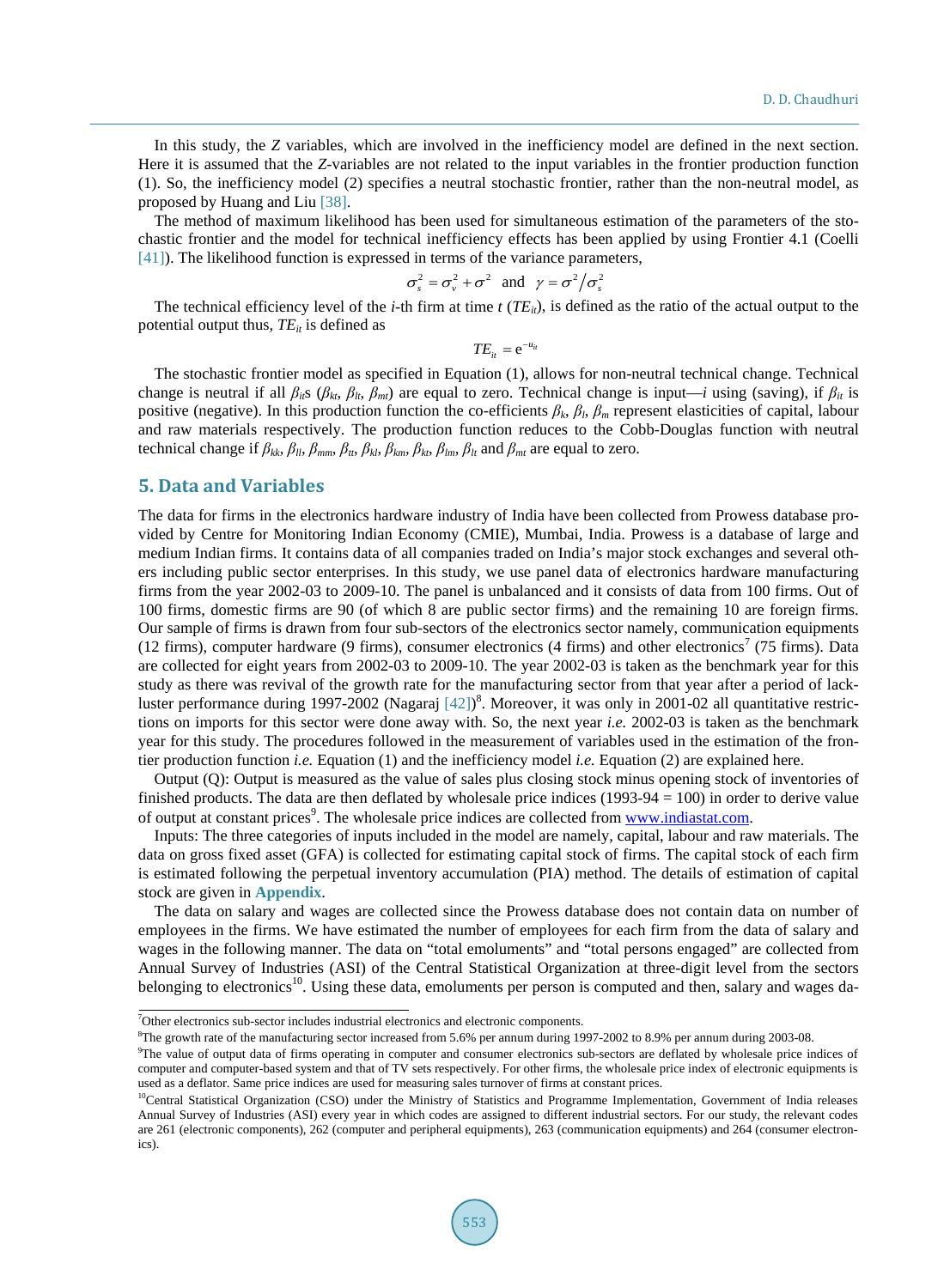#### D. D. Chaudhuri

ta of each firm are deflated by emoluments per person data in order to derive an estimate of the number of employees in the firm for each year of our study period. Studies have shown that foreign owned firms pay more to their employees compared to domestic firms (Girma *et al.* [\[43\],](#page-10-5) Lipsey and Sjohlom [\[44\]\)](#page-10-6). So, emoluments per person of foreign owned firms are increased by 10% in order to account for this factor (Goldar *et al.* [\[14\]\)](#page-9-1). The number of employees in the foreign owned firms is estimated with this adjustment. Electronic components are generally used as raw materials in this sector. The data on raw materials consumed are deflated by the wholesale price index of electronic items.

The following variables are used in the efficiency model for explaining the differences in the inefficiency levels of firms.

Import intensity: In this study, import intensity is measured with the help of three variables—capital-goods import intensity (KIMPINT), input import intensity (IMPINT) and technology import intensity (TECHIMP). Import of capital goods and raw-materials are deflated by unit value indices of imports<sup>11</sup>. The data on technology import *i.e.* expenditures on royalties, technical know-how fees, license fees are adjusted by using the Real Effective Exchange Rate (REER) since the exchange rates of Indian rupee have fluctuated during the study period. The REER of Indian rupee is based on thirty-six currency bilateral trade weights. The REER data are collected from the *Handbook of Statistics on Indian Economy*, published by the Reserve Bank of India. All these variables are divided by sales turnover measured at constant prices in order to derive three different measures of import intensities. It is hypothesized that there is a direct relationship between import intensity of a firm and its technical efficiency.

A time dummy (TD) is used in the study in order to capture the impact of implementation of ITA on technical efficiency of firms. So, TD takes the value 1 for 2005-06 to 2009-10 and 0 for 2002-03 to 2004-05. It is expected that technical efficiency of firms has improved after 2005 since firms have easier access to cheaper imported inputs and capital goods.

R & D intensity: R & D intensity (RNDINT) is measured as the ratio of R & D expenditure to sales turnover ratio, both are measured at constant prices<sup>12</sup>. As a firm spends more on R & D, its knowledge on technology becomes richer. As a result of R  $\&$  D activities a firm can benefit from the achievement of new technological processes, introduction of new products and improvements to existing product lines (Jang *et al.* [\[45\]\)](#page-10-7). So a firm with higher R & D intensity is likely to be technically more efficient. It has been assumed that there is a time lag of one year between R & D activities of a firm and its technical efficiency.

SIZE: The logarithm of sales turnover of a firm measured at constant prices (LSALES) is taken as a measure of its SIZE. Empirical studies have shown that technically more efficient firms tend to be large (Pitt and Lee [\[32\],](#page-9-19) Lundvall and Battese [\[46\]\)](#page-10-8). It is therefore, hypothesized that larger firms are technically more efficient as such firms can derive benefits from scale economies.

Foreign firms: Foreign firms are expected to be more efficient compared to the domestic firms because of their superior technology and managerial practices. In this study a dummy variable FOR is used in order to capture the inter-firm differences in technical efficiency. The dummy variable takes the value 1 if the share of foreign equity is greater than 20% and 0 otherwise<sup>13</sup>.

Public sector firms: It will be interesting to explore whether public sector firms are technically less efficient compared to private sector firms, since such firms are bound by various rules and regulations. A dummy variable PUB takes the value 1 for public sector firms and 0 otherwise.

#### **6. Results**

The frontier production function defined by the Equation (1) and the inefficiency model defined by the Equation (2) are estimated simultaneously by using the maximum likelihood estimation method for electronics hardware manufacturing firms.

Since technical efficiency estimates are sensitive to the specification of the production function we have con-

<sup>&</sup>lt;sup>11</sup>Imports of capital goods and raw-material inputs are deflated by unit value indices (1999-00 = 100) of import of machinery and telecom, sound recording/reproducing apparatus &equipments respectively.

 $12R$  & D expenditure data are deflated by weighted average of wholesale price index (WPI) of machinery and machine tools and consumer price index (CPI) of industrial workers. It is observed that the salaries and other benefits of the R & D staff account for about 70% of total R&D expenditure. So the weights assigned to CPI of industrial workers and WPI of machinery and machine tools are 0.7 and 0.3 respectively.

 $13$ Out of ten foreign firms, the share of foreign equity is less than 25% for one firm only.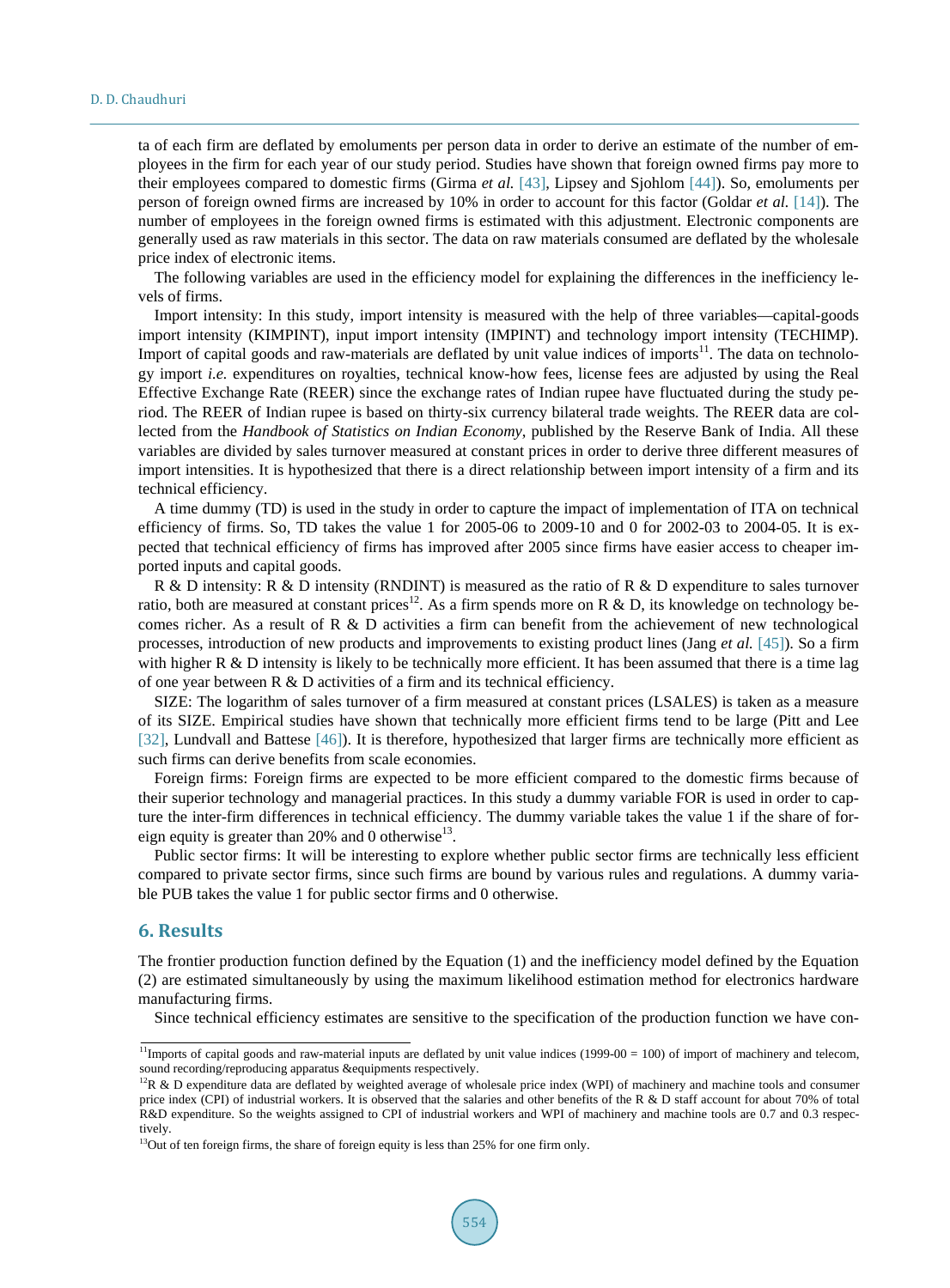ducted the test for variances restrictions on the translog production frontier to check the appropriateness of the model in accordance with the data. For this we use the generalized likelihood-ratio (LR) as defined here:

$$
\lambda = -2[RLLF - ULLF]
$$
 (3)

where,

RLLF = the log likelihood value of the restricted frontier model as specified by the null hypothesis  $H_0$  and,

ULLF = the log likelihood value of unrestricted frontier model value allocated as hypothesis  $H_1$ .

If the sample size is large, it can be shown that the test statistics  $\lambda$  follows the Chi-square  $(\chi^2)$  distribution with degrees of freedom equal to the number of restrictions imposed by the null hypothesis.

The first null hypothesis that frontier production function is of Cobb-Douglas type with non-neutral technical change is rejected by the data for the electronics sector thereby, accepting the translog functional form (**[Table 1](#page-6-0)**). The estimates of parameters of the translog type stochastic frontier production functions for the electronics sector are given in **[Table 2](#page-7-0)**. Stochastic production frontier has been estimated instead of deterministic production function since the null hypothesis of no technical inefficiency effects is rejected for the translog production function (**[Table 3](#page-7-1)**).

It can be observed from **[Table 2](#page-7-0)** that the co-efficient of the time variable  $t_{it}$  is positive and statistically significant for electronics hardware manufacturing firms. This indicates that the rate of technical progress is positive and statistically significant for this sector during the study period. There is an outward shift in the production frontier in the case of technical progress as the frontier firms experience upgradation of technology. The rate of technical progress has however decelerated over time since the co-efficient of  $t<sub>i</sub><sup>2</sup>$  variable is found to be negative and statistically significant. The co-efficient of logL<sub>it</sub> (*i.e.* labour elasticity) is positive and significant at 1% level whereas the co-efficient of  $log K_{it}$  is not statistically significant. This indicates that labour—rather than capital has played more dominant role in this industry. The co-efficient of  $\log M_{ii}$  is also found to be positive and statistically significant. There exits diminishing marginal productivities for capital and labour since the co-efficients of  $(log K_{it})^2$  and  $(log L_{it})^2$  are negative and statistically significant. However, the co-efficient of  $(log M_{it})^2$  is found to be positive and statistically significant. The co-efficient of  $(\log K_{ii})$  ( $\log L_{ii}$ ) is positive and statistically significant. This suggests that capital and labour are substitutes to each other. The negative co-efficients of  $(log K_{ii})$  (log $M_{ii}$ ) and (log $L_{ii}$ ) (log $M_{ii}$ ) indicate that raw materials are complement for use of both capital as well as labour. The production function seems to be capital saving since the co-efficient of  $(\log K_{ii})t_{ii}$  is negative and statistically significant.

In the inefficiency model in **[Table 2](#page-7-0)**, a positive co-efficient indicates an increase in inefficiency since the variables are determinants of inefficiency. The co-efficient of time  $t_{it}$  is positive and significant which indicates that in spite of experiencing technical progress, the average efficiency of firms has declined in the electronics sector. So, a number of firms have failed to appropriate the benefits of technical progress. The distance from the frontier has increased for an inefficient firm since there has been outward shift of the production frontier as other firms have experienced technical progress. The sign of time dummy (TD) is negative but not significant hence, there has not been any significant improvement in average efficiency of firms after 2005-06. The impact of economic liberalization is captured with the help of three variables KIMINT, TECHINT and IMPINT. It is observed that the co-efficients of KIMINT and TECHINT are negative and significant, whereas the co-efficient of IMPINT is positive and significant. So, imports of embodied and disembodied technology have resulted in an improvement of technical efficiency of firms in the electronics sector but technical efficiency is lower for firms, which are highly dependent on import of raw materials. The extent of value added is very limited as such firms are primarily engaged in assembling of imported inputs<sup>14</sup>. It has been observed that manufacturers of electronic products are turning into assemblers of the same products [\[6\].](#page-8-5) The co-efficient of R  $\&$  D intensity (RNDINT) is positive and significant for the electronics sector. It is surprising to find that  $R \& D$  seems to reduce efficiency

<span id="page-6-0"></span>

| Table 1. Statistics for tests of hypothesis: Cobb-Douglas H <sub>0</sub> ( $\beta_{kk} = \beta_{ll} = \beta_{mm} = \beta_{kl} = \beta_{km} = \beta_{kl} = \beta_{km} = \beta_{hl} = \beta_{lm} = \beta_{hl} = \beta_{ml} = 0$ ). |                      |                                                                        |                 |
|----------------------------------------------------------------------------------------------------------------------------------------------------------------------------------------------------------------------------------|----------------------|------------------------------------------------------------------------|-----------------|
|                                                                                                                                                                                                                                  |                      |                                                                        |                 |
| Null Hypothesis                                                                                                                                                                                                                  | Log Likelihood Value | $\frac{1}{2}$ Test Statistic $\frac{1}{2}$ Critical Value <sup>2</sup> | $\sum_{\alpha}$ |

| Null Hypothesis                          | Log-Likelihood Value | <b>Test Statistic</b> | Critical Value <sup>2</sup> | <b>Decision</b> |  |
|------------------------------------------|----------------------|-----------------------|-----------------------------|-----------------|--|
| Cobb-Douglas production function $(H_0)$ | $-321.78$            | 78.26                 | 18.31                       | Ho Rejected     |  |

Notes: <sup>1</sup>Log-likelihood value under null hypothesis; <sup>2</sup>Critical value of the test statistic at 5% level of significance.

<sup>&</sup>lt;sup>14</sup>It is mentioned in the National Policy on Electronics, 2012 that "the actual value-addition in the domestically produced electronic product is very low, ranging between 5 to 10% in most cases"[. http://www.deity.gov.in/sites/upload\\_files/dit/files/NPE\\_Notification.pdf.](http://www.deity.gov.in/sites/upload_files/dit/files/NPE_Notification.pdf)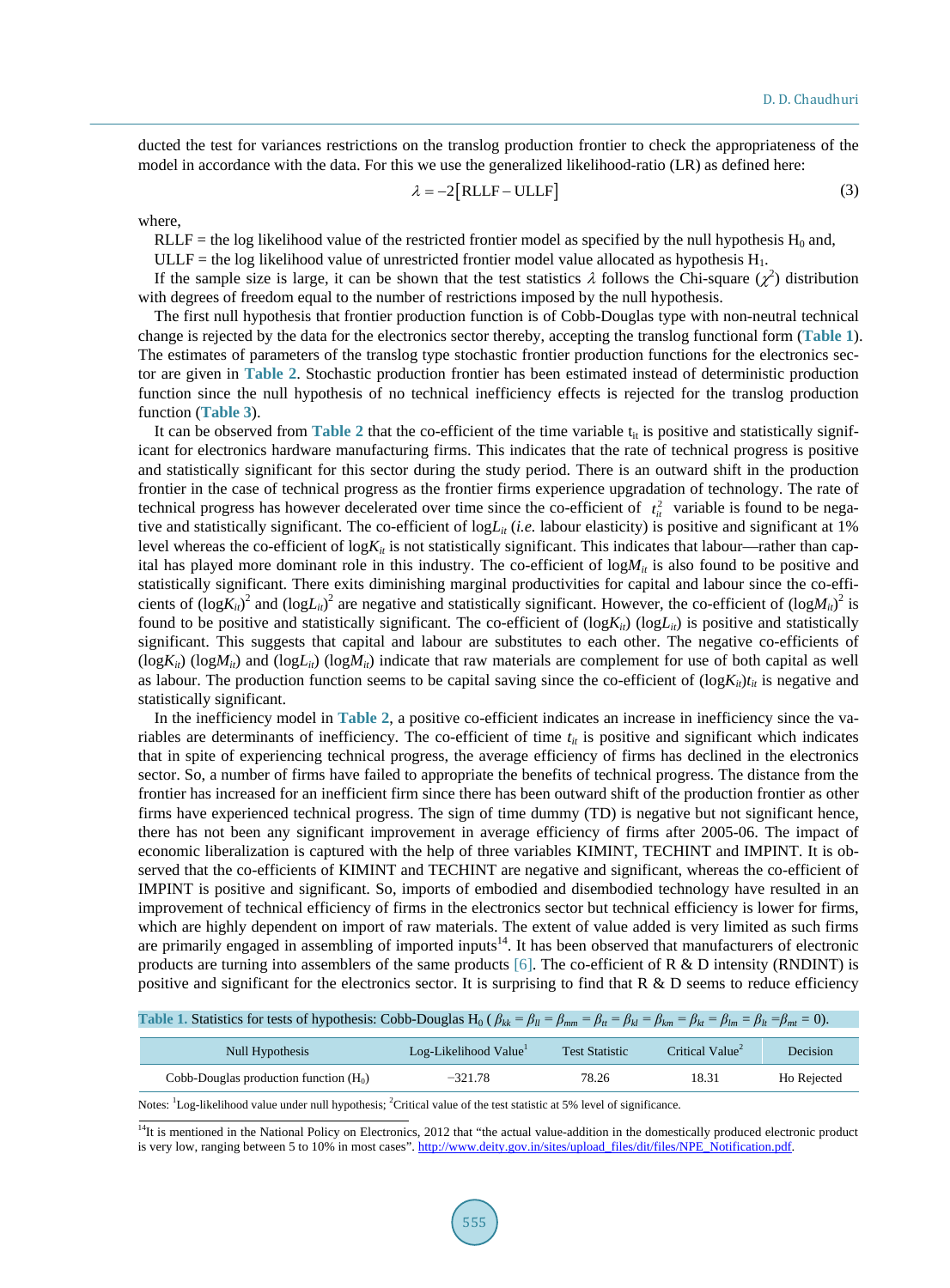|                               | Equation (1)        |           |  |  |
|-------------------------------|---------------------|-----------|--|--|
| Variables                     | Co-efficients       | t-values  |  |  |
| Constant                      | $-0.745***$         | $-2.804$  |  |  |
| $log K_{it}$                  | $0.101\,$           | 1.244     |  |  |
| $logL_{it}$                   | $0.525***$          | 4.399     |  |  |
| $logM_{it}$                   | $0.679***$          | 9.449     |  |  |
| $t_{it}$                      | $0.105***$          | 2.676     |  |  |
| $0.5(\log K_{it})^2$          | $-0.079***$         | $-4.695$  |  |  |
| $0.5(\log L_{it})^2$          | $-0.086$ **         | $-2.551$  |  |  |
| $0.5(\log M_{it})^2$          | $0.069***$<br>4.144 |           |  |  |
| $0.5t_{ii}^2$                 | $-0.014$ **         | $-2.237$  |  |  |
| $(log K_{it}) (log L_{it})$   | $0.069***$          | 3.420     |  |  |
| $(log K_{it}) (log M_{it})$   | $-0.020$            | $-1.448$  |  |  |
| $(log K_{it})t_{it}$          | $-0.014***$         | $-2.222$  |  |  |
| $(logL_{it})(logM_{it})$      | $-0.027$ *          | $-1.719$  |  |  |
| $(logL_{it})t_{it}$           | 0.002               | 0.252     |  |  |
| $(logM_{it})$ t <sub>it</sub> | 0.007               | 1.222     |  |  |
|                               | Inefficiency model  |           |  |  |
| Constant                      | $-8.318***$         | $-3.756$  |  |  |
| $t_{it}$                      | $0.409***$          | 3.480     |  |  |
| TD                            | $-0.170$            | $-0.611$  |  |  |
| <b>KIMPINT</b>                | $-1.694***$         | $-14.294$ |  |  |
| <b>IMPINT</b>                 | $1.604***$          | 5.645     |  |  |
| <b>TECHIMP</b>                | $-7.812***$         | $-2.694$  |  |  |
| <b>RNDINT</b>                 | $1.232***$          | 3.851     |  |  |
| <b>LSALES</b>                 | $-0.652***$         | $-90.247$ |  |  |
| ${\rm FOR}$                   | $-3.411***$         | $-3.361$  |  |  |
| PUB                           | $0.268***$          | 9.867     |  |  |
| Sigma-squared                 | $1.944***$          | 4.460     |  |  |
| Gamma                         | $0.972***$          | 124.687   |  |  |
| Log-likelihood                | $-260.298$          |           |  |  |

<span id="page-7-0"></span>**Table 2.** Translog stochastic production frontier estimation results.

Note: \*\*\*statistically significant at 1% level; \*\*statistically significant at 5% level; \* statistically significant at 10% level.

<span id="page-7-1"></span>

| Table 3. No technical inefficiency $H_0$ (gamma = all deltas = 0). |            |             |                |                |                |  |
|--------------------------------------------------------------------|------------|-------------|----------------|----------------|----------------|--|
| Sector/Sub-sectors                                                 | ULLF       | <b>RLLF</b> | Test statistic | Critical value | Decision       |  |
| Equation $(1)$                                                     | $-260.298$ | $-282.65$   | 44.704         | 10.371         | $H_0$ Rejected |  |

Note: "Critical value of the test statistic at 5% level of significance. The test statistic follows a mixed Chi-square distribution, so critical values are taken from [\[47\].](#page-10-9)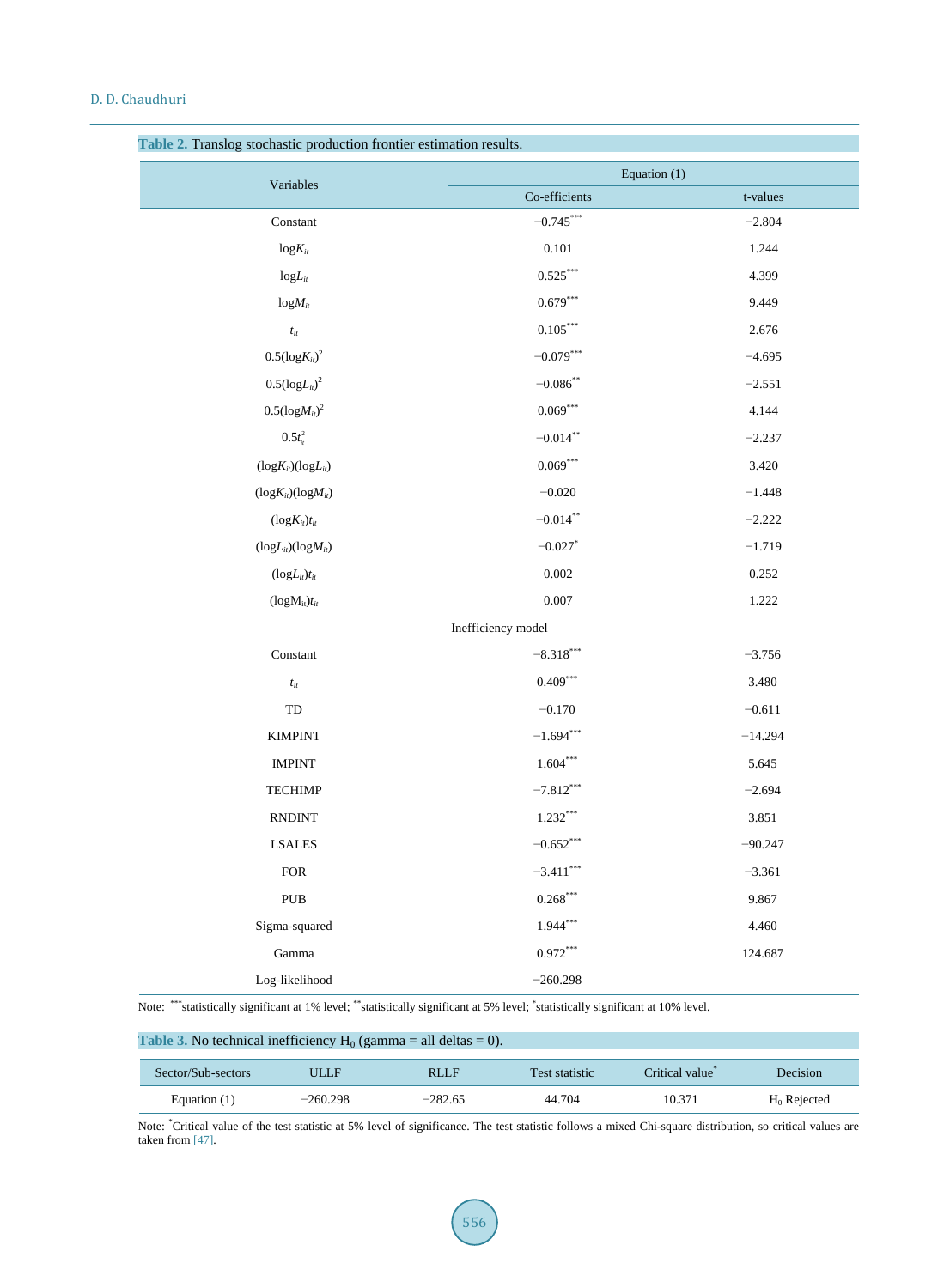of firms in the electronics sector. This might also be due to the way in which firms report  $R \& D$  expenditure in India in order to avail fiscal benefits (Driffield and Kambhampati [\[48\];](#page-10-10) Mani [\[49\]\)](#page-10-11). The co-efficients of firm size (LSALES) is negative and significant for the electronics sector. This implies that the level of technical efficiency is higher for larger firms as such firms can benefit from economies of scale. A larger firm may have an access to superior quality of inputs, which helps to enhance its efficiency level. The co-efficient of FOR is negative and statistically significant for the electronics sector which indicates that other things remaining unchanged, a foreign firm is technically more efficient than a domestically owned firm. The level of technical efficiency is lower for the public sector firms in comparison with other firms as the co-efficient of PUB is positive and statistically significant for the electronics sector.

## **7. Conclusion**

This study finds that the electronics sector of India has experienced an improvement in technical progress during 2002-10. But the average level of technical efficiency of firms has declined during the same period. This indicates that a number of firms have failed to appropriate benefits of technical progress. There has not been any significant improvement in average technical efficiency of firms after the implementation of ITA of WTO in the year 2005. Imports of capital goods and technology have favourable impact on technical efficiency but the firms which are more dependent on imported raw materials are less efficient. Such firms are primarily engaged in assembling of imported electronic products with very limited manufacturing activities. However, the results of this study are only indicative since the sample size for our study is not very large. Results also show a positive relationship between size of a firm and its level of technical efficiency mainly due to economies of scale. It has been observed that foreign firms in the Indian electronics sector have higher technical efficiencies than domestic firms and the level of technical efficiency is lower for public sector firms.

#### **References**

- <span id="page-8-0"></span>[1] Kalirajan, K.P., Obwona, M.B. and Zhiao, S. (1996) A Decomposition of Total Factor Productivity Growth: The Case of Chinese Agricultural Growth before and after Reforms. *American Journal of Agricultural Economics*, **78**, 331-338. <http://dx.doi.org/10.2307/1243706>
- <span id="page-8-1"></span>[2] Abramovitz, M. (1956) Resource and Output Trends in the United States Since 1870. *American Economic Review*, **46**, 5-23.
- <span id="page-8-2"></span>[3] Kumbhakar, S.C. and Knox Lovell, C.A. (2000) Stochastic Frontier Analysis. Cambridge University Press, Cambridge. <http://dx.doi.org/10.1017/CBO9781139174411>
- <span id="page-8-3"></span>[4] Joseph, K.J. (2005) Strategic Approach to Strengthening the International Competitiveness in Knowledge Based Industries: Electronics Industry. Microeconomics Working Papers 22102, East Asian Bureau of Economic Research. <http://ideas.repec.org/p/eab/microe/22102.html>
- <span id="page-8-4"></span>[5] Joseph, K.J. and Parayil, G. (2008) Can Trade Liberalization Bridge the Digital Divide? Assessing the Information Technology Agreement. *Economic and Political Weekly*, **43**, 46-53.
- <span id="page-8-5"></span>[6] Kallummal, M. (2012) Process of Trade Liberalization under the Information Technology Agreement (ITA): The Indian Experience. Working Paper, Centre for WTO Studies, Indian Institute of Foreign Trade, New Delhi. <http://wtocentre.iift.ac.in/workingpaper/Working%20Paper3.pdf>
- <span id="page-8-6"></span>[7] Mani, S. (2014) Emergence of India as the World Leader in Computer and Information Services. *Economic and Political Weekly*, **49**, 51-61.
- <span id="page-8-7"></span>[8] Krishna, P. and Mitra, D. (1998) Trade Liberalization, Market Discipline and Productivity Growth: New Evidence from India. *Journal of Development Economics*, **58**, 447-462. [http://dx.doi.org/10.1016/S0304-3878\(98\)00074-1](http://dx.doi.org/10.1016/S0304-3878(98)00074-1)
- <span id="page-8-8"></span>[9] Topalova, P. (2004) Trade Liberalization and Firm Productivity: The Case of India. Working Paper, WP/04/28, International Monetary Fund. <https://www.imf.org/external/pubs/ft/wp/2004/wp0428.pdf>
- <span id="page-8-9"></span>[10] Sivadasan, J. (2006) Productivity Consequences of Product Market Liberalization: Micro-Evidence from Indian Manufacturing Sector Reforms. Ross School of Business Paper No.1062, 1-47. <https://deepblue.lib.umich.edu/bitstream/handle/2027.42/49240/1062-Sivadasan.pdf?sequence=1&isAllowed=y>
- <span id="page-8-10"></span>[11] Topalova, P. and Khandelwal, A. (2011) Trade Liberalization and Firm Productivity: The Case of India. *The Review of Economics and Statistics*, **93**, 995-1009. [http://dx.doi.org/10.1162/REST\\_a\\_00095](http://dx.doi.org/10.1162/REST_a_00095)
- <span id="page-8-11"></span>[12] Ray, S. (2004) MNEs, Strategic Alliances and Efficiency of Firms: Emerging Trends. *Economic and Political Weekly*  (*Review of Industry and Management*), **39**, 434-440.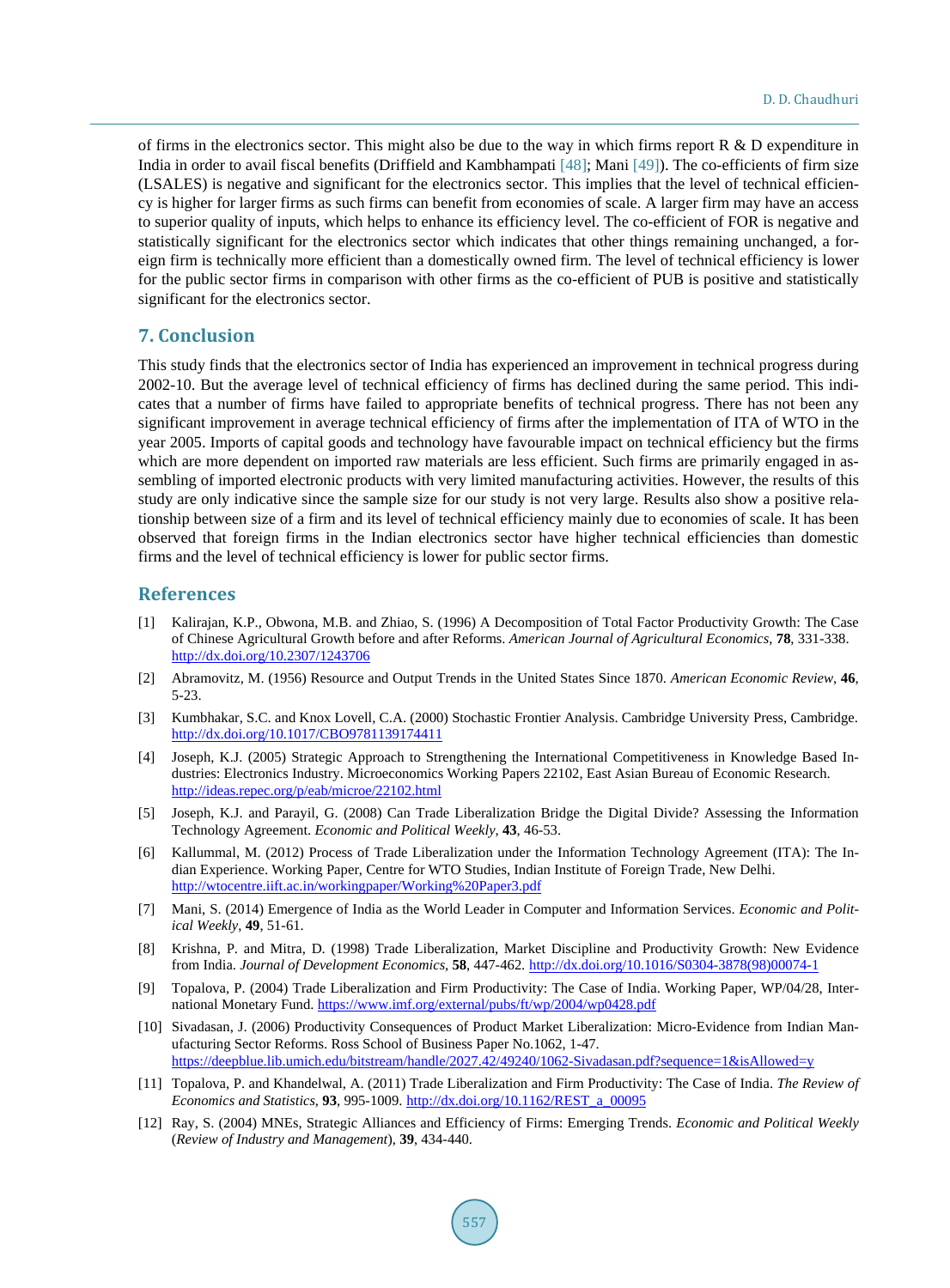- <span id="page-9-0"></span>[13] Siddharthan, N.S. and Lal, K. (2004) Liberalization, MNE and Productivity of Indian Enterprises. *Economic and Political Weekly* (*Review of Industry and Management*), **39**, 448-452.
- <span id="page-9-1"></span>[14] Goldar, B., Renganathan, V. and Banga, S. (2004) Ownership and Efficiency in Engineering Firms: 1990-91 to 1999-2000. *Economic and Political Weekly*, (*Review of Industry and Management*), **39**, 441-447.
- <span id="page-9-2"></span>[15] Banga, R. (2004) Impact of Japanese and US FDI on Productivity Growth: A Firm-Level Analysis. *Economic and Political Weekly* (*Review of Industry and Management*), **39**, 453-460.
- <span id="page-9-3"></span>[16] Kato, A. (2009) Product Market Competition and Productivity in the Indian Manufacturing Industry. *Journal of Development Studies*, **45**, 1579-1593. <http://dx.doi.org/10.1080/00220380802663575>
- <span id="page-9-4"></span>[17] Balakrishnan, P. and Suresh Babu, M. (2000) Trade Liberalization and Productivity Growth in Manufacturing-Evidence from Firm-Level Panel Data. *Economic and Political Weekly*, **35**, 3679-3682.
- <span id="page-9-5"></span>[18] Srivastava, V. (2001) The Impact of India's Economic Reforms on Industrial Productivity, Efficiency and Competitiveness. National Council of Applied Economic Research, New Delhi.
- <span id="page-9-6"></span>[19] Balakrishnan, P., Parameswaran, M., Pushpangadan, K. and Suresh Babu, M. (2006) Liberalization, Market Power and Productivity Growth in Indian Industry. *Journal of Economic Policy Reform*, **9**, 55-73. <http://dx.doi.org/10.1080/13841280500513076>
- <span id="page-9-7"></span>[20] Datta Chaudhuri, D. (2010) Productivity Growth of Indian Manufacturing Firms in an Era of Economic Reforms: A Review. *Productivity*, **51**, 248-253.
- <span id="page-9-8"></span>[21] Majumdar, R. (2010) Did Liberalization Impact Productivity of the Indian Electronics Hardware Industry? *International Journal of the Economics of Business*, **17**, 253-273. <http://dx.doi.org/10.1080/13571516.2010.483093>
- <span id="page-9-9"></span>[22] Majumdar, R. (2010) A Stochastic Approach to Measure Performance of the Indian Electronics Hardware Industry after Liberalization. *Journal of Manufacturing Technology Management*, **21**, 539-555. <http://dx.doi.org/10.1108/17410381011046959>
- <span id="page-9-10"></span>[23] Dwivedi, A. (2012) Effect of FDI and Trade on Productivity in Indian Electronics Firms. *The Indian Economic Journal*, **60**, 76-90.
- <span id="page-9-11"></span>[24] Solow, R.M. (1957) Technical Change and Aggregate Production Function. *The Review of Economics and Statistics*, **39**, 312-320. <http://dx.doi.org/10.2307/1926047>
- <span id="page-9-12"></span>[25] Leibenstein, H. (1966) Allocative Efficiency vs. X-Efficiency. *American Economic Review*, **56**, 392-415.
- <span id="page-9-13"></span>[26] Farell, M.J. (1957) The Measurement of Productive Efficiency. *Journal of Royal Statistical Society*, *Series A*, (*General*), **120**, 253-290[. http://dx.doi.org/10.2307/2343100](http://dx.doi.org/10.2307/2343100)
- <span id="page-9-14"></span>[27] Charnes, A., Cooper, W.W. and Rhodes, E. (1978) Measuring the Efficiency of Decision-Making Units. *European Journal of Operation Research*, **2**, 429-444. [http://dx.doi.org/10.1016/0377-2217\(78\)90138-8](http://dx.doi.org/10.1016/0377-2217(78)90138-8)
- <span id="page-9-15"></span>[28] Aigner, D.J. and Chu, S.F. (1968) On Estimating the Industry Production Function. *American Economic Review*, **58**, 826-839.
- <span id="page-9-16"></span>[29] Meeusen, W. and van Den Broeck, J. (1977) Efficiency Estimation from Cobb-Douglas Production Functions with Composed Error. *International Economic Review*, **18**, 435-444. <http://dx.doi.org/10.2307/2525757>
- <span id="page-9-17"></span>[30] Aigner, D.J., Lovell, C.A.K. and Schmidt, P. (1977) Formulation and Estimation of Stochastic Frontier Production Function Models. *Journal of Economics*, **6**, 21-37. [http://dx.doi.org/10.1016/0304-4076\(77\)90052-5](http://dx.doi.org/10.1016/0304-4076(77)90052-5)
- <span id="page-9-18"></span>[31] Battese, G.E. and Corra, G.S. (1977) Estimation of a Production Frontier Model: With Application to the Pastoral Zone off Eastern Australia. *Australian Journal of Agricultural Economics*, **21**, 169-179. <http://dx.doi.org/10.1111/j.1467-8489.1977.tb00204.x>
- <span id="page-9-19"></span>[32] Pitt, M.M. and Lee, L.-F. (1981) The Measurement and Sources of Technical Inefficiency in the Indonesian Weaving Industry. *Journal of Development Economics*, **9**, 43-64. [http://dx.doi.org/10.1016/0304-3878\(81\)90004-3](http://dx.doi.org/10.1016/0304-3878(81)90004-3)
- <span id="page-9-20"></span>[33] Schmidt, P. and Sickles, R.C. (1984) Production Frontiers and Panel Data. *Journal of Business and Economic Statistics*, **2**, 367-374.
- <span id="page-9-21"></span>[34] Cornwell, C., Schmidt, P. and Sickles, R.C. (1990) Production Frontiers with Cross-Sectional and Time-Series Variation in Efficiency Levels. *Journal of Econometrics*, **46**, 185-200. [http://dx.doi.org/10.1016/0304-4076\(90\)90054-W](http://dx.doi.org/10.1016/0304-4076(90)90054-W)
- <span id="page-9-22"></span>[35] Kumbhakar, S.C. (1990) Production Frontiers, Panel Data and Time-Varying Technical Inefficiency. *Journal of Econometrics*, **46**, 201-212. [http://dx.doi.org/10.1016/0304-4076\(90\)90055-x](http://dx.doi.org/10.1016/0304-4076(90)90055-x)
- <span id="page-9-23"></span>[36] Battese, G.E. and Coelli, T.J. (1992) Frontier Production Functions, Technical Efficiency and Panel Data: With Application to Paddy Farmers in India. *Journal of Productivity Analysis*, **3**, 153-169. <http://dx.doi.org/10.1007/BF00158774>
- <span id="page-9-24"></span>[37] Kumbhakar, S.C., Ghosh, S. and McGuckin, T.J. (1991) Generalized Production Frontier Approach for Estimating De-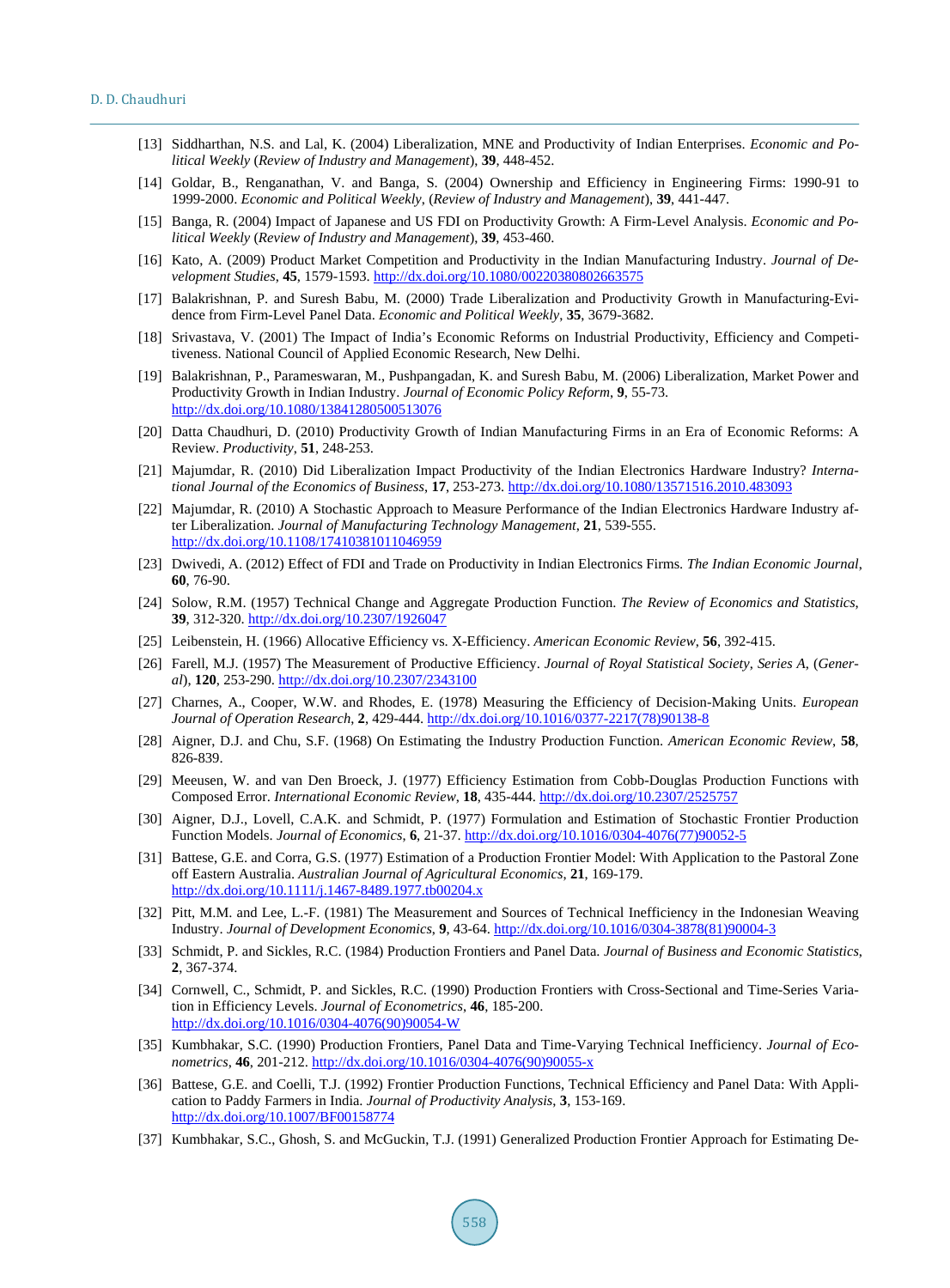terminants of Inefficiency in US Dairy Farms. *Journal of Business and Economic Statistics*, **9**, 279-286.

- <span id="page-10-0"></span>[38] Huang, C.J. and Liu, J.-T. (1994) Estimation of a Non-Neutral Stochastic Frontier Production Function. *Journal of Productivity Analysis*, **5**, 171-180. <http://dx.doi.org/10.1007/BF01073853>
- <span id="page-10-1"></span>[39] Battese, G.E. and Coelli, T.J. (1995) A Model for Technical Efficiency Effects in a Stochastic Frontier Production Function for Panel Data. *Empirical Economics*, **20**, 325-332. <http://dx.doi.org/10.1007/BF01205442>
- <span id="page-10-2"></span>[40] Tybout, J.R. (2000) Manufacturing Firms in Developing Countries: How Well Do They Do, and Why? *Journal of Economic Literature*, **38**, 11-44. <http://dx.doi.org/10.1257/jel.38.1.11>
- <span id="page-10-3"></span>[41] Coelli, T.J. (1996) A Guide to FRONTIER Version 4.1: A Computer Program for Stochastic Frontier Production and Cost Function Estimation. CEPA Working Paper No. 7/96, Department of Econometrics, University of New England, Armidale. <http://www.uq.edu.au/economics/cepa/frontier.php>
- <span id="page-10-4"></span>[42] Nagaraj, R. (2011) Industrial Performance, 1991-2008: A Review. In: Nachane, D.M., Ed., *India Development Report*, Oxford University Press, New Delhi, 69-80.
- <span id="page-10-5"></span>[43] Girma, S., Greenway, D. and Wakelin, K. (2001) Who Benefits from Foreign Direct Investment in the U.K.? *Scottish Journal of Political Economy*, **48**, 119-133[. http://dx.doi.org/10.1111/1467-9485.00189](http://dx.doi.org/10.1111/1467-9485.00189)
- <span id="page-10-6"></span>[44] Lipsey, R.E. and Sjoholm, F. (2001) Foreign Direct Investment and Wages in Indonesian Manufacturing. Working Paper No. 8299, National Bureau of Economic Research, Cambridge. <http://www.agi.or.jp/workingpapers/WP2001-02.pdf> <http://dx.doi.org/10.3386/w8299>
- <span id="page-10-7"></span>[45] Jang, S.-L., Weng, M.-H. and Wang, Y. (2005) Industrial Diversification and Its Impact on Productivity Growth in Taiwan's Electronics Industry. *Asian Economic Journal*, **19**, 423-443. <http://dx.doi.org/10.1111/j.1467-8381.2005.00220.x>
- <span id="page-10-8"></span>[46] Lundvall, K. and Battese, G.E. (2000) Firm Size, Age and Efficiency: Evidence from Kenyan Manufacturing Firms. *Journal of Development Studies*, **36**, 146-163. <http://dx.doi.org/10.1080/00220380008422632>
- <span id="page-10-9"></span>[47] Kodde, D.A. and Palm, F.C. (1986) Wald Criteria for Jointly Testing Equality and Inequality Restrictions. *Econometrica*, **54**, 1243-1248. <http://dx.doi.org/10.2307/1912331>
- <span id="page-10-10"></span>[48] Driffield, N.L. and Kambhampati, U.S. (2003) Trade Liberalization and the Efficiency of Firms in Indian Manufacturing. *Review of Development Economics*, **7**, 419-430. <http://dx.doi.org/10.1111/1467-9361.00200>
- <span id="page-10-11"></span>[49] Mani, S. (2014) Innovation: The World's Most Generous Tax Regime. In: Jalan, B. and Balakrishnan, P., Eds., *Politics Trumps Economics*–*The Interface of Economics and Politics in Contemporary India*, Rupa Publications India Ltd., New Delhi, 155-169.
- <span id="page-10-12"></span>[50] Unel, B. (2003) Productivity Trends in India's Manufacturing Sectors in the Last Two Decades. IMF Working Paper No. WP/03/22, International Monetary Fund, Washington DC. <https://www.imf.org/external/pubs/ft/wp/2003/wp0322.pdf>
- <span id="page-10-13"></span>[51] Banga, R. and Goldar, B.N. (2007) Contribution of Services to Output Growth and Productivity in Indian Manufacturing: Pre and Post Reforms. *Economic and Political Weekly*, **42**, 2769-2777.